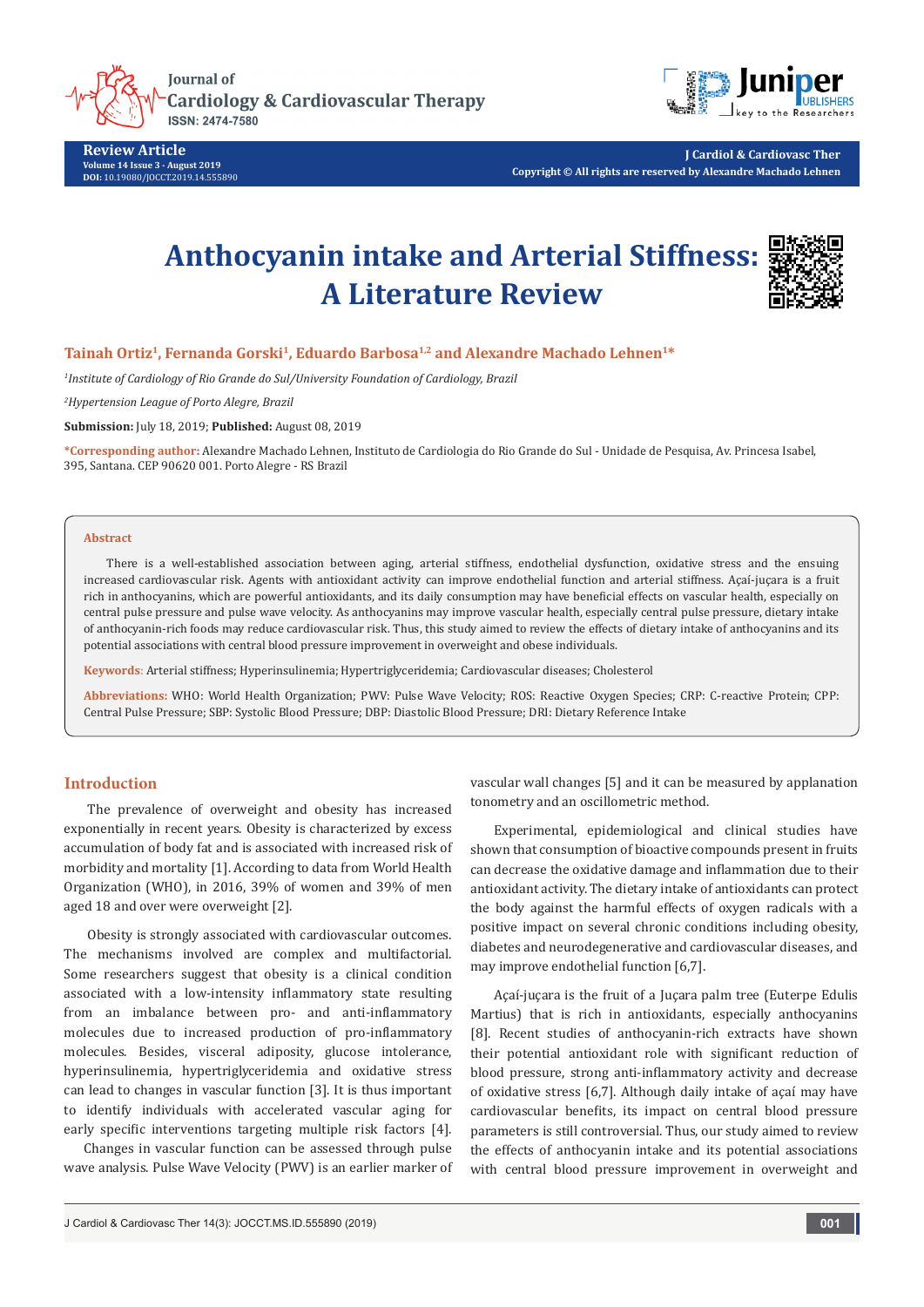obese individuals.

## **Free radicals and oxidative stress**

Free radicals and Reactive Oxygen Species (ROS) are the products of normal cellular metabolism. They are good for the body and are involved in intercellular and intracellular signaling as well as in the synthesis of major biological substances. However, when the body is in an inflammatory state, ROS production is exacerbated. Increased generation of ROS is a consequence of body fat accumulation and may cause vascular damage leading to endothelial dysfunction and increased atheroma plaque formation and peripheral vascular resistance [9]. This state, without an adequate antioxidant response, can result in lipid peroxidation of cellular membrane and oxidative stress [10,11].

The oxidative process causes damage to cells that progressively lose their function and become apoptotic [12]. Apoptosis in liver cells or neurons in the hypothalamus impairs metabolic functions due to an imbalance in the control of hunger/satiety and may cause energetic imbalance and, consequently, lead to obesity [13,14].

#### **Vascular endothelium**

The endothelium is the cellular lining of the vascular wall that has important functions such as vascular tonus regulation and blood vessel protection. This protection occurs by a physiological stimulus causing shear stress, i.e., when blood flow exerts a frictional force on the endothelial cells, which increases blood vessel dilation capacity and nitric oxide bioavailability [15].

Increased serum levels of inflammatory markers such as interleukin-6 (IL-6) and C-reactive Protein (CRP) may cause a reduction (downregulation) in nitric oxide production due to inhibition of endothelial nitric oxide synthase. This downregulation facilitates atheroma plaque formation and, consequently, increases cardiovascular risk [16,17].

#### **Arterial stiffness and vascular aging**

In addition to endocrine, inflammatory and vasoactive endothelium-derived components, the vessel wall has structural components that also play a role in vascular stiffening since an imbalance in the synthesis of collagen and/or elastin may contribute to decreased vascular distensibility [18].

Several studies have shown the relationship between oxidative stress and free radical production in the pathophysiology of vascular aging [19]. Recently, it has been suggested that vascular dysfunction along with increased arterial stiffness may be associated with obesity and cardiovascular diseases. Some researchers have reported increased arterial stiffness in obese adults and children when compared with eutrophic individuals [20-22].

Indirect methods have been proposed for assessing vascular aging. PWV measurement is the current gold-standard to assess

arterial stiffness. Epidemiological evidence shows PWV is a predictor of cardiovascular events/diseases [23]. The pressurearea relation of the cross-sectional area of an artery in response to transmural pressure changes is a linear representation (PWV = 0), which indicates arterial elasticity [24]. A curvilinear tracing denotes loss of arterial elasticity when PWV is >0 and is consistent with vascular stiffness. Hence, PWV is a measurement used to assess arterial stiffness. Blood pressure values are associated with several aspects including flow pulsatility and pulsatile modulation, which are directly related to vascular compliance and arterial stiffness [25].

Central pulse pressure (cPP) is defined as the difference between central Systolic Blood Pressure (SBP) and central Diastolic Blood Pressure (DBP) and is determined by left ventricle blood ejection into the aorta. cPP is the pulsatile component of blood pressure curve; the static component is mean arterial pressure [26]. Furthermore, cPP is the summation of a forward wave coming from the heart (so-called incident wave) and a backward wave returning to the heart due vascular resistance [27,28]. As vascular resistance increases, PWV increases and the reflected wave occurs earlier resulting in increased SBP and decreased DBP [23,27,29].

### **Antioxidant intervention: anthocyanins**

Dietary intake of phytochemical bioactive compounds such as antioxidants present in foods has been shown to reduce oxidative damage and decrease inflammation. The intake of antioxidants is believed to have positive effects on several chronic conditions including obesity, diabetes and neurodegenerative and cardiovascular diseases [30].

Endogenous antioxidants do not provide full protection of cell components and thus exogenous antioxidants that come from foods are essential for the prevention and repair of ROS damage [30-32]. The intake of foods rich in antioxidants can favorably affect lipid and glucose metabolism and contribute to reducing metabolic syndrome risk [33]. Studies have shown that frequent consumption of antioxidant foods may restore damage resulting from oxidative and inflammatory responses, improve vascular protection and decrease the risk of obesity-related conditions [32,34].

Anthocyanins are natural red to purple pigments (phytochemicals) that have antioxidant activity. The antioxidant properties of these compounds are related to their phenolic structure that transfers electrons from hydrogen atoms of the hydroxyl group on the aromatic ring [35]. They act as both free radical "sequesters" and metal chelators, acting at initiation and propagation of oxidation [36]. They are extremely important for free radical defense mechanism in conjunction with other enzymatic (superoxide dismutase, catalase and glutathione peroxidase) and non-enzymatic defenses (ascorbic acid and alpha-tocopherol) [37].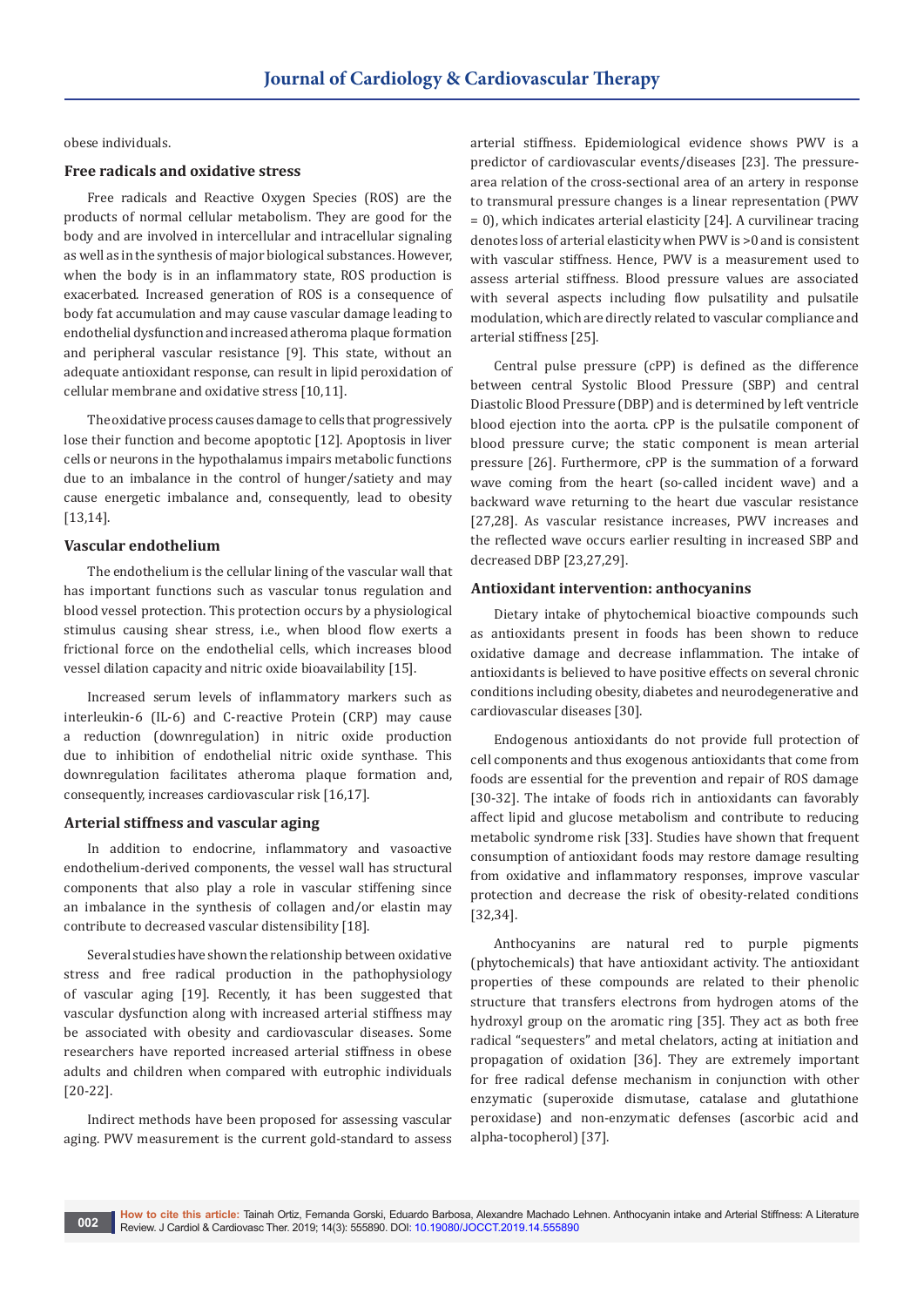There are no recommended Dietary Reference Intake (DRI) values for phytochemicals. It has been demonstrated that synthetic antioxidants can prevent or attenuate ROS harmful effects both in vivo and in vitro. Studies have reported anti-inflammatory, cardioprotective and anti-obesogenic benefits of dietary intake of phytochemical compounds, especially anthocyanins, in the human body [6,7,38].

According to the European Food Safety Authority and FAO/ WHO Expert Committee on Food Additives (JECFA), the daily consumption of anthocyanins (2.5mg/kg body weight) is safe. In their review study, Pojer found that toxicity risks of dietary supplementation of anthocyanins are extremely low and even an intake of 160mg twice a day (320mg/day) was well-tolerated with no reported side effects [39].

Fairlie-Jones et al. [40] conducted a meta-analysis of randomized controlled trials to assess the effect of anthocyaninrich extracts on vascular function in adults. Their results support the findings that anthocyanins may improve vascular health, especially flow-mediated dilation with acute and chronic supplementation and PWV with acute supplementation [40].

In a cross-sectional study of 1,898 women from the UK Adult Twin Registry (TwinsUK), higher anthocyanin intake was associated with significantly lower central SBP, lower PWV and reduced arterial stiffness [41].

#### **Açaí and berries**

Natural foods as antioxidant sources have gained increasing attention [42]. Açaí is a fruit rich in anthocyanins. There are two species: conventional açaí (Euterpe Oleracea Mart) and açaí-juçara from Juçara palm tree (Euterpe Edulis Martius). The dry matter content of açaí-juçara has high content of phenolic compounds, such as ellagic acid and anthocyanins, and exhibits potent antioxidant activity [43].

Anthocyanins found in the açaí-juçara pulp vary from 60mg to 410mg/100g wet matter and the antioxidant content shows seasonal and harvest area variation [43,44]. In addition to its high content of anthocyanins, açaí-juçara is a natural source of fibers, oleic and linolenic acid and other micronutrients such as vitamin E.

Many studies have evaluated the dose-response relationship and effects/effectiveness of antioxidant supplementation in the human body [45] and in animals [46]. It has been demonstrated that dietary supplementation of 2% and 6% lyophilized açaí in apolipoprotein E-deficient (ApoE -/-) mice improved their lipid profile and antioxidant defense and showed a hypoglycemic effect [46]. Another study found that dietary intake of anthocyanins at 0.90 mg/day was associated with reduced risk of developing cardiovascular disease in post-menopausal women [47]. Significant lower levels of fasting plasma glucose, insulin, cholesterol, triglycerides, exhaled nitric oxide metabolites (breath) and ultra-sensitive plasma CRP (hs-CRP) were found in

overweight individuals following a 30-day intake of 100mL of açaí pulp twice a day [48]. Other studies have demonstrated reductions in fasting blood glucose and insulin levels, total cholesterol, LDLcholesterol and total cholesterol-to-HDL ratio and, therefore, reduced markers of metabolic syndrome risk [32,34].

Furthermore, the consumption of açaí has been associated with decreased insulin and glucose levels in overweight men. Evidence shows that dietary intake of açaí containing approximately 690 mg of phenolics and anthocyanins is associated with improvement in vascular function. This benefit appears to be associated with improvement of redox status [49].

### **Conclusion**

Structural degenerative damage of arterial elastic components is little reversible with drug therapies currently available. It is thus extremely important to assess the impact of preventive interventions for reducing vascular stiffness and accelerated vascular aging. Dietary intake of anthocyanin-rich foods has shown several health benefits and may reduce cardiovascular risks. The effects of anthocyanin intake, especially açaí-juçara, on central blood pressure parameters should be further investigated in randomized controlled trials to support the assumed benefits of arterial stiffness improvement.

### **References**

- 1. [Zalesin KC, Franklin BA, Miller WM, Peterson ED, McCullough PA](https://www.ncbi.nlm.nih.gov/pubmed/21855700)  [\(2011\) Impact of obesity on cardiovascular disease. Med Clin North](https://www.ncbi.nlm.nih.gov/pubmed/21855700)  [Am 95\(5\): 919-937.](https://www.ncbi.nlm.nih.gov/pubmed/21855700)
- 2. [WHO \(2016\) World Health Organization. Office of Library and Health](https://www.who.int/gho/ncd/risk_factors/overweight/en/)  [Literature Services.](https://www.who.int/gho/ncd/risk_factors/overweight/en/)
- 3. [Keaney JF, Larson MG, Vasan RS, Wilson PW, Lipinka I, et al. \(2003\)](https://www.ncbi.nlm.nih.gov/pubmed/12615693)  [Obesity and systemic oxidative stress: clinical correlates of oxidative](https://www.ncbi.nlm.nih.gov/pubmed/12615693)  [stress in the Framingham Study. Arterioscler Thromb Vasc Biol 23\(3\):](https://www.ncbi.nlm.nih.gov/pubmed/12615693)  [434-439.](https://www.ncbi.nlm.nih.gov/pubmed/12615693)
- 4. [Mikael LR, Paiva AMG, Gomes MM, Sousa ALL, Jardim PCBV, et al.](https://www.ncbi.nlm.nih.gov/pubmed/28678931)  [\(2017\) Vascular Aging and Arterial Stiffness. Arq Bras Cardiol 109\(3\):](https://www.ncbi.nlm.nih.gov/pubmed/28678931)  [253-258.](https://www.ncbi.nlm.nih.gov/pubmed/28678931)
- 5. [Hermeling E, Hoeks AP, Reneman RS, Segers P, Reesink KD \(2012\)](https://www.ncbi.nlm.nih.gov/pubmed/22706397)  Assessment of systolic and diastolic arterial stiffness. J Hypertens [30\(7\): 1489-1491; author reply 1491-1492.](https://www.ncbi.nlm.nih.gov/pubmed/22706397)
- 6. [Angel-Morales G, Noratto G, Mertens-Talcott S \(2012\) Red wine](https://www.ncbi.nlm.nih.gov/pubmed/22572890)  [polyphenolics reduce the expression of inflammation markers in](https://www.ncbi.nlm.nih.gov/pubmed/22572890)  [human colon-derived CCD-18Co myofibroblast cells: potential role of](https://www.ncbi.nlm.nih.gov/pubmed/22572890)  [microRNA-126. Food Funct 3\(7\): 745-752.](https://www.ncbi.nlm.nih.gov/pubmed/22572890)
- 7. [Pascual-Teresa S, Moreno DA, Garcia-Viguera C \(2010\) Flavanols and](https://www.ncbi.nlm.nih.gov/pubmed/20480037/)  [anthocyanins in cardiovascular health: a review of current evidence.](https://www.ncbi.nlm.nih.gov/pubmed/20480037/)  [Int J Mol Sci 11\(4\): 1679-1703.](https://www.ncbi.nlm.nih.gov/pubmed/20480037/)
- 8. [de Brito ES, de Araujo MC, Alves RE, Carkeet C, Clevidence BA, et al.](https://www.ncbi.nlm.nih.gov/pubmed/17929888)  [\(2007\) Anthocyanins present in selected tropical fruits: acerola,](https://www.ncbi.nlm.nih.gov/pubmed/17929888)  [jambolao, jussara, and guajiru. Journal of Agricultural and Food](https://www.ncbi.nlm.nih.gov/pubmed/17929888)  [Chemistry 55\(23\): 9389-9394.](https://www.ncbi.nlm.nih.gov/pubmed/17929888)
- 9. [Berra CM, Menck, CF, Mascio PD \(2006\) Estresse oxidativo: lesões](http://www.scielo.br/scielo.php?script=sci_arttext&pid=S0100-40422006000600032)  [no genoma e processos de sinalização no controle do ciclo celular.](http://www.scielo.br/scielo.php?script=sci_arttext&pid=S0100-40422006000600032)  [Química Nova 29\(6\): 1340-1344.](http://www.scielo.br/scielo.php?script=sci_arttext&pid=S0100-40422006000600032)
- 10. [McFarlane SI, Banerji M, Sowers JR \(2001\) Insulin resistance and](https://www.ncbi.nlm.nih.gov/pubmed/11158035)  [cardiovascular disease. J Clin Endocrinol Metab 86\(2\): 713-718.](https://www.ncbi.nlm.nih.gov/pubmed/11158035)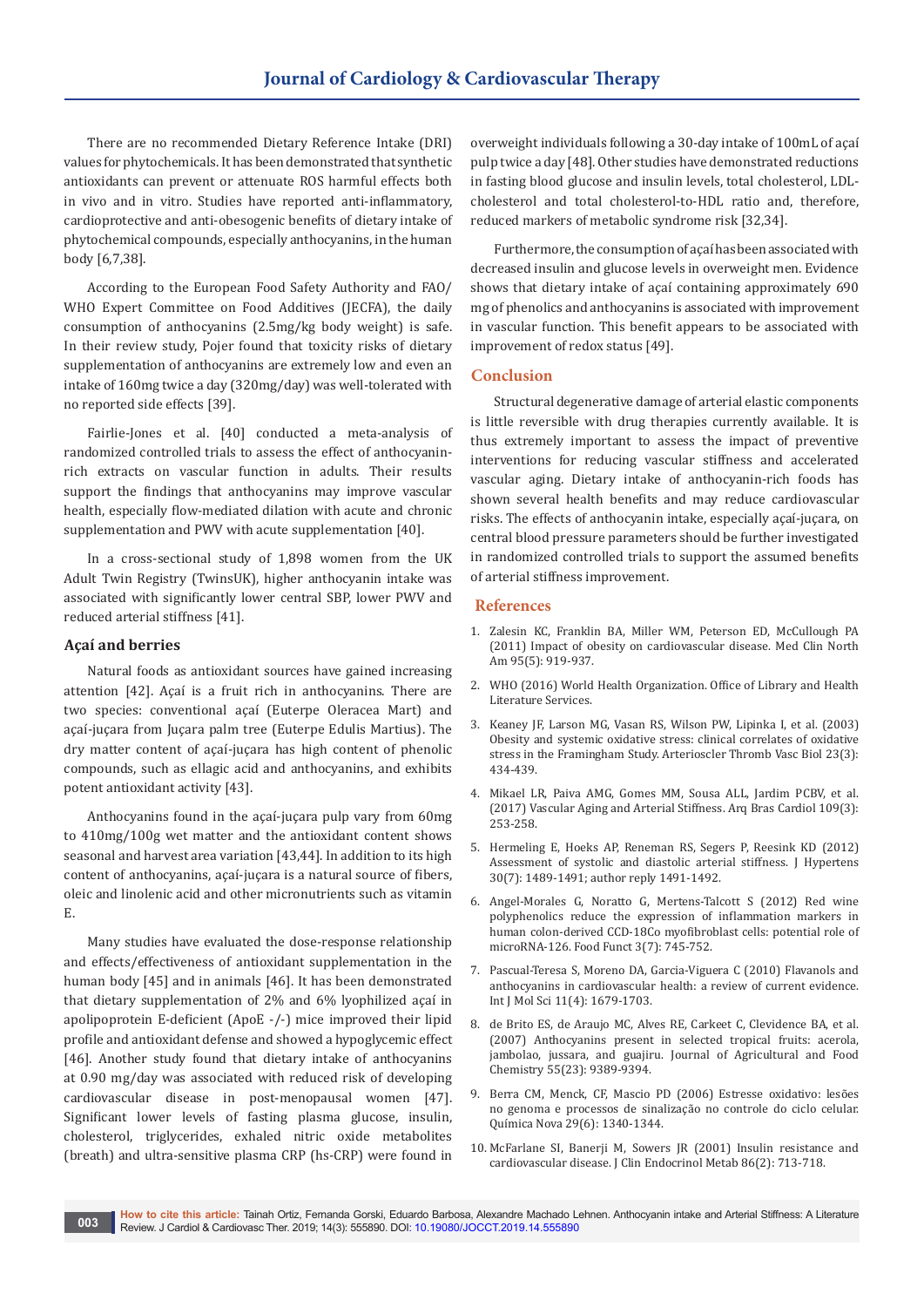- 11. [Fichtlscherer S, Rosenberger G, Walter DH, Breuer S, Dimmeler S, et](https://www.ncbi.nlm.nih.gov/pubmed/10961964)  [al. \(2000\) Elevated C-reactive protein levels and impaired endothelial](https://www.ncbi.nlm.nih.gov/pubmed/10961964)  [vasoreactivity in patients with coronary artery disease. Circulation](https://www.ncbi.nlm.nih.gov/pubmed/10961964)  [102\(9\): 1000-1006.](https://www.ncbi.nlm.nih.gov/pubmed/10961964)
- 12. [Cohen JB, Stephens-Shields AJ, Denburg MR, Anderson AH, Townsend](https://www.ncbi.nlm.nih.gov/pubmed/27228992)  [RR, et al. \(2016\) Obesity, Renin-Angiotensin System Blockade and Risk](https://www.ncbi.nlm.nih.gov/pubmed/27228992)  [of Adverse Renal Outcomes: A Population-Based Cohort Study. Am J](https://www.ncbi.nlm.nih.gov/pubmed/27228992)  [Nephrol 43\(6\): 431-440.](https://www.ncbi.nlm.nih.gov/pubmed/27228992)
- 13. [Milanski M, Degasperi G, Coope A, Morari J, Denis R, et al. \(2009\)](https://www.ncbi.nlm.nih.gov/pubmed/19144836)  [Saturated fatty acids produce an inflammatory response predominantly](https://www.ncbi.nlm.nih.gov/pubmed/19144836)  [through the activation of TLR4 signaling in hypothalamus: implications](https://www.ncbi.nlm.nih.gov/pubmed/19144836)  [for the pathogenesis of obesity. J Neurosci 29\(2\): 359-370.](https://www.ncbi.nlm.nih.gov/pubmed/19144836)
- 14. [Moraes JC, Coope A, Morari J, Cintra D, Roman EA, et al. \(2009\) High-fat](https://www.ncbi.nlm.nih.gov/pubmed/19340313)  [diet induces apoptosis of hypothalamic neurons. Plos One 4\(4\): e5045.](https://www.ncbi.nlm.nih.gov/pubmed/19340313)
- 15. [Machado BH, Bonagamba LG \(1992\) Microinjection of S-nitrosocysteine](https://www.ncbi.nlm.nih.gov/pubmed/1360902)  [into the nucleus tractus solitarii of conscious rats decreases arterial](https://www.ncbi.nlm.nih.gov/pubmed/1360902)  [pressure but L-glutamate does not. Eur J Pharmacol 221\(1\): 179-182.](https://www.ncbi.nlm.nih.gov/pubmed/1360902)
- 16. [Ramos AM, Pellanda LC, Gus I, Portal VL \(2009\) Inflammatory markers](https://www.ncbi.nlm.nih.gov/pubmed/19390712)  [of cardiovascular disease in the elderly. Arq Bras Cardiol 92\(3\): 221-](https://www.ncbi.nlm.nih.gov/pubmed/19390712) [228.](https://www.ncbi.nlm.nih.gov/pubmed/19390712)
- 17. [Libby P, Ridker PM, Maseri A \(2002\) Inflammation and atherosclerosis.](https://www.ncbi.nlm.nih.gov/pubmed/11877368)  [Circulation 105\(9\): 1135-1143.](https://www.ncbi.nlm.nih.gov/pubmed/11877368)
- 18. [Johnson CP, Baugh R, Wilson CA, Burns J \(2001\) Age related changes](https://www.ncbi.nlm.nih.gov/pubmed/11215283)  [in the tunica media of the vertebral artery: implications for the](https://www.ncbi.nlm.nih.gov/pubmed/11215283)  [assessment of vessels injured by trauma. J Clin Pathol 54\(2\): 139-145.](https://www.ncbi.nlm.nih.gov/pubmed/11215283)
- 19. [Bastien M, Poirier P, Lemieux I, Despres JP \(2014\) Overview of](https://www.ncbi.nlm.nih.gov/pubmed/24438728)  [epidemiology and contribution of obesity to cardiovascular disease.](https://www.ncbi.nlm.nih.gov/pubmed/24438728)  [Prog Cardiovasc Dis 56\(4\): 369-381.](https://www.ncbi.nlm.nih.gov/pubmed/24438728)
- 20. [Sutton-Tyrrell K, Newman A, Simonsick EM, Havlik R, Pahor M, et al.](https://www.ncbi.nlm.nih.gov/pubmed/11566917)  [\(2001\) Aortic stiffness is associated with visceral adiposity in older](https://www.ncbi.nlm.nih.gov/pubmed/11566917)  [adults enrolled in the study of health, aging, and body composition.](https://www.ncbi.nlm.nih.gov/pubmed/11566917)  [Hypertension 38\(3\): 429-433.](https://www.ncbi.nlm.nih.gov/pubmed/11566917)
- 21. [Wildman RP, Mackey RH, Bostom A, Thompson T, Sutton-Tyrrell K](https://www.ncbi.nlm.nih.gov/pubmed/12953016)  [\(2003\) Measures of obesity are associated with vascular stiffness in](https://www.ncbi.nlm.nih.gov/pubmed/12953016)  [young and older adults. Hypertension 42\(4\): 468-473.](https://www.ncbi.nlm.nih.gov/pubmed/12953016)
- 22. [Tounian P, Aggoun Y, Dubern B, Varille V, Guy-Grand B, et al. \(2001\)](https://www.ncbi.nlm.nih.gov/pubmed/11705484)  [Presence of increased stiffness of the common carotid artery and](https://www.ncbi.nlm.nih.gov/pubmed/11705484)  [endothelial dysfunction in severely obese children: a prospective](https://www.ncbi.nlm.nih.gov/pubmed/11705484)  [study. Lancet 358\(9291\): 1400-1404.](https://www.ncbi.nlm.nih.gov/pubmed/11705484)
- 23. [Brandão AA, Amodeo C, Alcântara C, Barbosa E, Nobre F, et al. \(2017\)](https://www.ncbi.nlm.nih.gov/pubmed/28327876) [I Luso-Brazilian Positioning on Central Arterial Pressure. Arq Bras](https://www.ncbi.nlm.nih.gov/pubmed/28327876)  [Cardiol 108\(2\): 100-108.](https://www.ncbi.nlm.nih.gov/pubmed/28327876)
- 24. [Hermeling E, Vermeersch SJ, Rietzschel ER, de Buyzere ML, Gillebert](https://www.ncbi.nlm.nih.gov/pubmed/22179080)  [TC, et al. \(2012\) The change in arterial stiffness over the cardiac cycle](https://www.ncbi.nlm.nih.gov/pubmed/22179080)  [rather than diastolic stiffness is independently associated with left](https://www.ncbi.nlm.nih.gov/pubmed/22179080)  [ventricular mass index in healthy middle-aged individuals. J Hypertens](https://www.ncbi.nlm.nih.gov/pubmed/22179080)  [30\(2\): 396-402.](https://www.ncbi.nlm.nih.gov/pubmed/22179080)
- 25. [Veugen MG, Henry RM, van Sloten TT, Hermeling E, Brunner-La Rocca](https://www.ncbi.nlm.nih.gov/pubmed/28355169)  [HP, et al. \(2017\) The systolic-diastolic difference in carotid stiffness is](https://www.ncbi.nlm.nih.gov/pubmed/28355169)  [increased in type 2 diabetes: The Maastricht Study. J Hypertens 35\(5\):](https://www.ncbi.nlm.nih.gov/pubmed/28355169)  [1052-1060.](https://www.ncbi.nlm.nih.gov/pubmed/28355169)
- 26. [Safar ME \(1989\) Pulse pressure in essential hypertension: clinical and](https://www.ncbi.nlm.nih.gov/pubmed/2685115)  [therapeutical implications. J Hypertens 7\(10\): 769-776.](https://www.ncbi.nlm.nih.gov/pubmed/2685115)
- 27. [Veerasamy M, Ford GA, Neely D, Bagnall A, MacGowan G, et al. \(2014\)](https://www.ncbi.nlm.nih.gov/pubmed/24441048)  [Association of Aging, Arterial Stiffness, and Cardiovascular Disease: A](https://www.ncbi.nlm.nih.gov/pubmed/24441048)  [Review. Cardiol Rev 22\(5\): 223-232.](https://www.ncbi.nlm.nih.gov/pubmed/24441048)
- 28. [Franklin SS, Gustin W, Wong ND, Larson MG, Weber MA, et al. \(1997\)](https://www.ncbi.nlm.nih.gov/pubmed/9236450)  [Hemodynamic patterns of age-related changes in blood pressure. The](https://www.ncbi.nlm.nih.gov/pubmed/9236450)

[Framingham Heart Study. Circulation 96\(1\): 308-315.](https://www.ncbi.nlm.nih.gov/pubmed/9236450)

- 29. Costa AGV, Garcia-Diaz DF, Jimenez P, Silva PI (2013) Bioactive [compounds and health benefits of exotic tropical red–black berries.](https://www.sciencedirect.com/science/article/abs/pii/S1756464613000479)  [Journal of Functional Foods 5\(2\): 539-549.](https://www.sciencedirect.com/science/article/abs/pii/S1756464613000479)
- 30. [Cerqueira FM, Medeiros, MHG, Augusto O \(2007\) Antioxidantes](http://www.scielo.br/scielo.php?script=sci_arttext&pid=S0100-40422007000200036)  [dietéticos: controvérsias e perspectivas. Quím Nova 30\(2\): 441-449.](http://www.scielo.br/scielo.php?script=sci_arttext&pid=S0100-40422007000200036)
- 31. [Andrade CA, Costa CK, Bora K, Miguel MD, Miguel OG, et al. \(2007\)](http://www.scielo.br/scielo.php?script=sci_arttext&pid=S0102-695X2007000200017)  [Determinação do conteúdo fenólico e avaliação da atividade](http://www.scielo.br/scielo.php?script=sci_arttext&pid=S0102-695X2007000200017)  [antioxidante de Acacia podalyriifolia. Rev Bras Farmacogn 17\(2\): 231-](http://www.scielo.br/scielo.php?script=sci_arttext&pid=S0102-695X2007000200017) [235.](http://www.scielo.br/scielo.php?script=sci_arttext&pid=S0102-695X2007000200017)
- 32. [Sacheck J \(2008\) Pedriatric obesity: an inflammatory condition? JPEN](https://www.ncbi.nlm.nih.gov/pubmed/18974243)  [J parenter Enteral Nutr 32\(6\): 633-637.](https://www.ncbi.nlm.nih.gov/pubmed/18974243)
- 33. [Dembinska-Kiec A, Mykkanen O, Kiec-Wilk B, Mykkanen H \(2008\)](https://www.ncbi.nlm.nih.gov/pubmed/18503731)  [Antioxidant phytochemicals against type 2 diabetes. Br J Nutr 99\(E](https://www.ncbi.nlm.nih.gov/pubmed/18503731)  [Suppl 1\): 109-117.](https://www.ncbi.nlm.nih.gov/pubmed/18503731)
- 34. [Lima CP, Cunico MM, Miyazaki CMS, Miguel OG, Côcco LC, et al.](http://www.scielo.br/scielo.php?pid=S1516-05722012000200011&script=sci_abstract&tlng=pt)  [\(2012\) Conteúdo polifenólico e atividade antioxidante dos frutos da](http://www.scielo.br/scielo.php?pid=S1516-05722012000200011&script=sci_abstract&tlng=pt)  [palmeira Juçara \(Euterpe Edulis Martius\). Revista Brasileira de Plantas](http://www.scielo.br/scielo.php?pid=S1516-05722012000200011&script=sci_abstract&tlng=pt)  [Medicinais 14\(2\): 321-326.](http://www.scielo.br/scielo.php?pid=S1516-05722012000200011&script=sci_abstract&tlng=pt)
- 35. [Rice-Evans CA, Miller NJ, Paganga G \(1996\) Structure-antioxidant](https://www.ncbi.nlm.nih.gov/pubmed/8743980)  [activity relationships of flavonoids and phenolic acids. Free Radic Biol](https://www.ncbi.nlm.nih.gov/pubmed/8743980)  [Med 20\(7\): 933-956.](https://www.ncbi.nlm.nih.gov/pubmed/8743980)
- 36. Cataneo CB (2008) Atividade antioxidante e conteúdo fenólico do resíduo agroindustrial da produção de vinho. Semina 29(1): 93-102.
- 37. Volp ACP, Renhe IRL, Barra K, Stringueta PC (2008) Flavonóides antocianinas: características e propriedades na nutrição e saúde. Rev Bras Clin 23(2): 141-149.
- 38. [Tsuda T, Ueno Y, Kojo H, Yoshikawa T, Osawa T \(2005\) Gene expression](https://www.ncbi.nlm.nih.gov/pubmed/15863361)  [profile of isolated rat adipocytes treated with anthocyanins. Biochimica](https://www.ncbi.nlm.nih.gov/pubmed/15863361)  [et Biophysica Acta 1733\(2-3\): 137-147.](https://www.ncbi.nlm.nih.gov/pubmed/15863361)
- 39. [Pojer E, Mattivi F, Johnson D, Stockley CS \(2013\) The case for](https://onlinelibrary.wiley.com/doi/full/10.1111/1541-4337.12024)  [anthocyanin consumption to promote human health: A review.](https://onlinelibrary.wiley.com/doi/full/10.1111/1541-4337.12024)  [Comprehensive Review. Food Science and Food Safety 12\(5\): 483-508.](https://onlinelibrary.wiley.com/doi/full/10.1111/1541-4337.12024)
- 40. [Fairlie-Jones L, Davison K, Fromentin E, Hill AM \(2017\) The Effect of](https://www.ncbi.nlm.nih.gov/pubmed/28825651)  [Anthocyanin-Rich Foods or Extracts on Vascular Function in Adults:](https://www.ncbi.nlm.nih.gov/pubmed/28825651)  [A Systematic Review and Meta-Analysis of Randomised Controlled](https://www.ncbi.nlm.nih.gov/pubmed/28825651)  [Trials. Nutrients 9\(8\): E908.](https://www.ncbi.nlm.nih.gov/pubmed/28825651)
- 41. [Jennings A, Welch AA, Fairweather-Tait SJ, Kay C, Minihane AM, et al.](https://www.ncbi.nlm.nih.gov/pubmed/22914551)  [\(2012\) Higher anthocyanin intake is associated with lower arterial](https://www.ncbi.nlm.nih.gov/pubmed/22914551)  [stiffness and central blood pressure in women. Am J Clin Nutr 96\(4\):](https://www.ncbi.nlm.nih.gov/pubmed/22914551)  [781-788.](https://www.ncbi.nlm.nih.gov/pubmed/22914551)
- 42. [Mauray A, Milenkovic D, Besson C, Caccia N, Morand C, et al. \(2009\)](https://www.ncbi.nlm.nih.gov/pubmed/19891504)  [Atheroprotective effects of bilberry extracts in Apo-E-deficient mice. J](https://www.ncbi.nlm.nih.gov/pubmed/19891504)  [Agric Food Chem 57\(23\): 11106-11111.](https://www.ncbi.nlm.nih.gov/pubmed/19891504)
- 43. [Costa GNS, Mendes MF, Araújo IM, Pereira CSS \(2012\) Desenvolvimento](http://editora.universidadedevassouras.edu.br/index.php/TECCEN/article/view/484)  [de um iogurte sabor juçaí \(Euterpe Edulis Martius\): avaliação físico](http://editora.universidadedevassouras.edu.br/index.php/TECCEN/article/view/484)[química e sensorial. Revista eletrônica TECCEN 5\(2\): 43-58.](http://editora.universidadedevassouras.edu.br/index.php/TECCEN/article/view/484)
- 44. [Borges GSC, Vieira GCK, Copetti C, Gonzaga LV, Zambiazi RC, et al. \(2011\)](https://pubag.nal.usda.gov/catalog/554938)  [Chemical characterization, bioactive compounds, and antioxidante](https://pubag.nal.usda.gov/catalog/554938)  [capacity of jussara \(Euterpe Edulis\) fruit from the Atlantic forest in](https://pubag.nal.usda.gov/catalog/554938)  [Southern Brazil. Food Research International 44\(7\): 2128-2133.](https://pubag.nal.usda.gov/catalog/554938)
- 45. Huber K (2016) Avaliação de Produto Diet a Base de Açaí Juçara (Euterpe Edulis Martius) e seus efeitos antiobesogênico, anti-inflamatório e antioxidante em adolescentes obesos. Tese de Doutorado. Unicamp. Faculdade de Engenharia de Alimentos. Campinas.
- 46. Novello AA (2011) Extração de antocianinas dos frutos do açai da Mata Atlântica (Euterpe Edulis Martius) e sua atuação nas atividades antioxidante e antiaterogênica em camundongos ApoE -/-. Dissertação